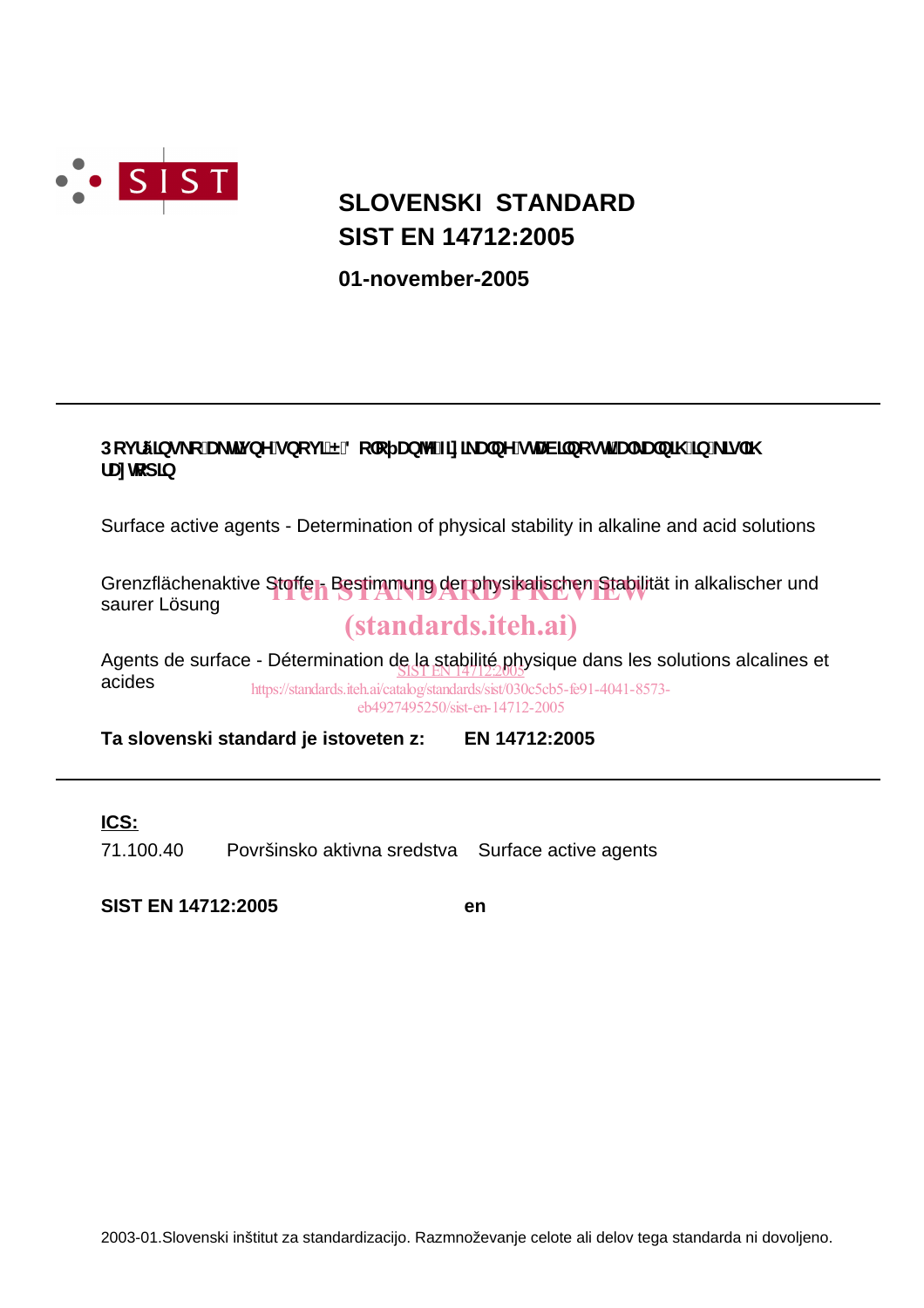

# iTeh STANDARD PREVIEW (standards.iteh.ai)

SIST EN 14712:2005 https://standards.iteh.ai/catalog/standards/sist/030c5cb5-fe91-4041-8573 eb4927495250/sist-en-14712-2005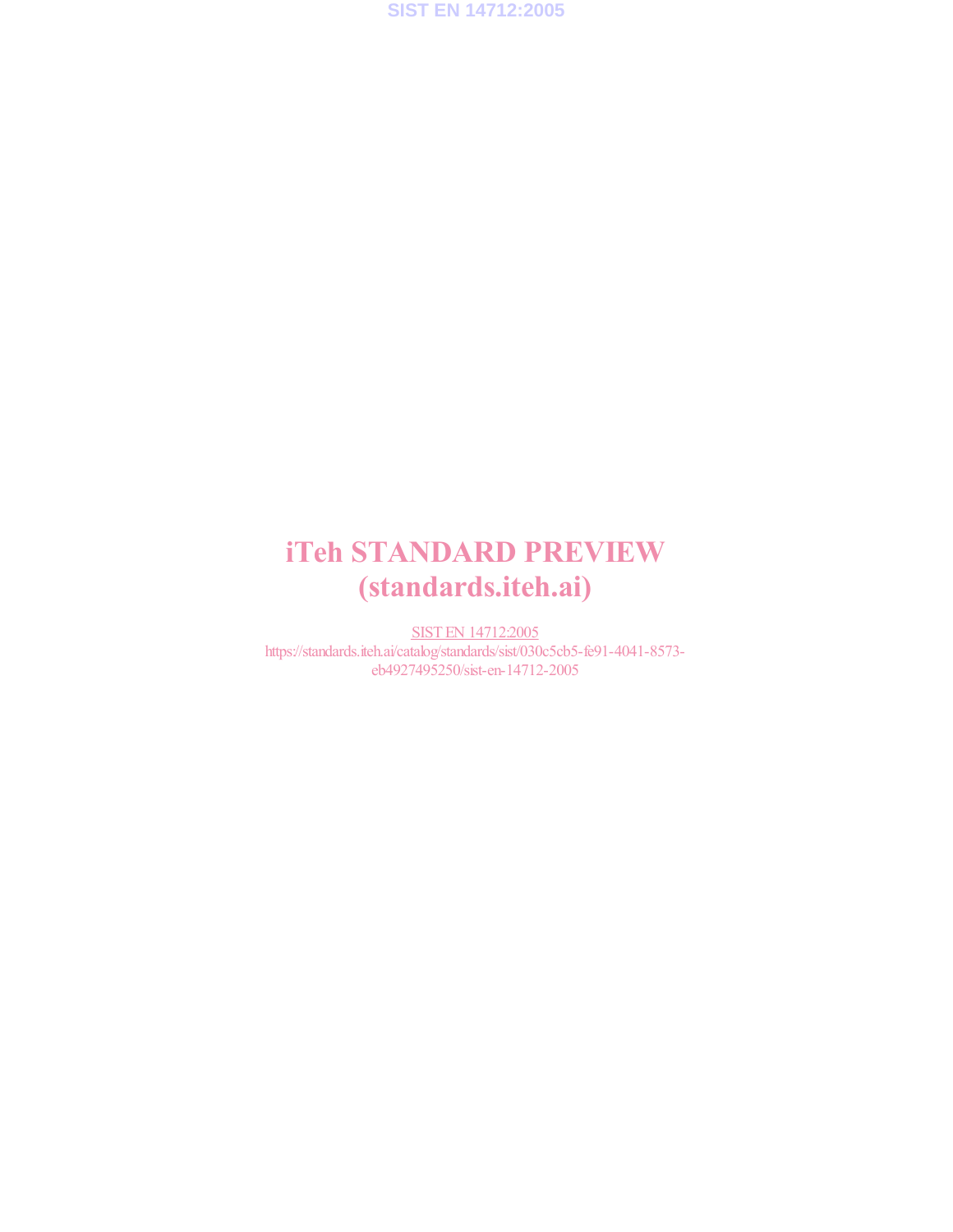### **SIST EN 14712:2005**

# EUROPEAN STANDARD NORME EUROPÉENNE EUROPÄISCHE NORM

## **EN 14712**

May 2005

ICS 71.100.40

English version

## Surface active agents - Determination of physical stability in alkaline and acid solutions

Agents de surface - Détermination de la stabilité physique dans les solutions alcalines et acides

Grenzflächenaktive Stoffe - Bestimmung der physikalischen Stabilität in alkalischer und saurer Lösung

This European Standard was approved by CEN on 25 March 2005.

CEN members are bound to comply with the CEN/CENELEC Internal Regulations which stipulate the conditions for giving this European Standard the status of a national standard without any alteration. Up-to-date lists and bibliographical references concerning such national standards may be obtained on application to the Central Secretariat or to any CEN member.

This European Standard exists in three official versions (English, French, German). A version in any other language made by translation under the responsibility of a CEN member into its own language and notified to the Central Secretariat has the same status as the official versions.<br>
Teh STANDARD PREVIEW versions.

CEN members are the national standards bodies of Austria, Belgium, Cyprus, Czech Republic, Denmark, Estonia, Finland, France, CEN members are the national standards bodies of Austria, Belgium, Cyprus, Czech Republic, Denmark, Estonia, Finland, France,<br>Germany, Greece, Hungary, Iceland, Ireland, Italy, Latvia, Lithuania, Luxembourg, Malta, Netherl Slovenia, Spain, Sweden, Switzerland and United Kingdom.

> SIST EN 14712:2005 https://standards.iteh.ai/catalog/standards/sist/030c5cb5-fe91-4041-8573 eb4927495250/sist-en-14712-2005



EUROPEAN COMMITTEE FOR STANDARDIZATION COMITÉ EUROPÉEN DE NORMALISATION EUROPÄISCHES KOMITEE FÜR NORMUNG

**Management Centre: rue de Stassart, 36 B-1050 Brussels**

© 2005 CEN All rights of exploitation in any form and by any means reserved worldwide for CEN national Members.

Ref. No. EN 14712:2005: E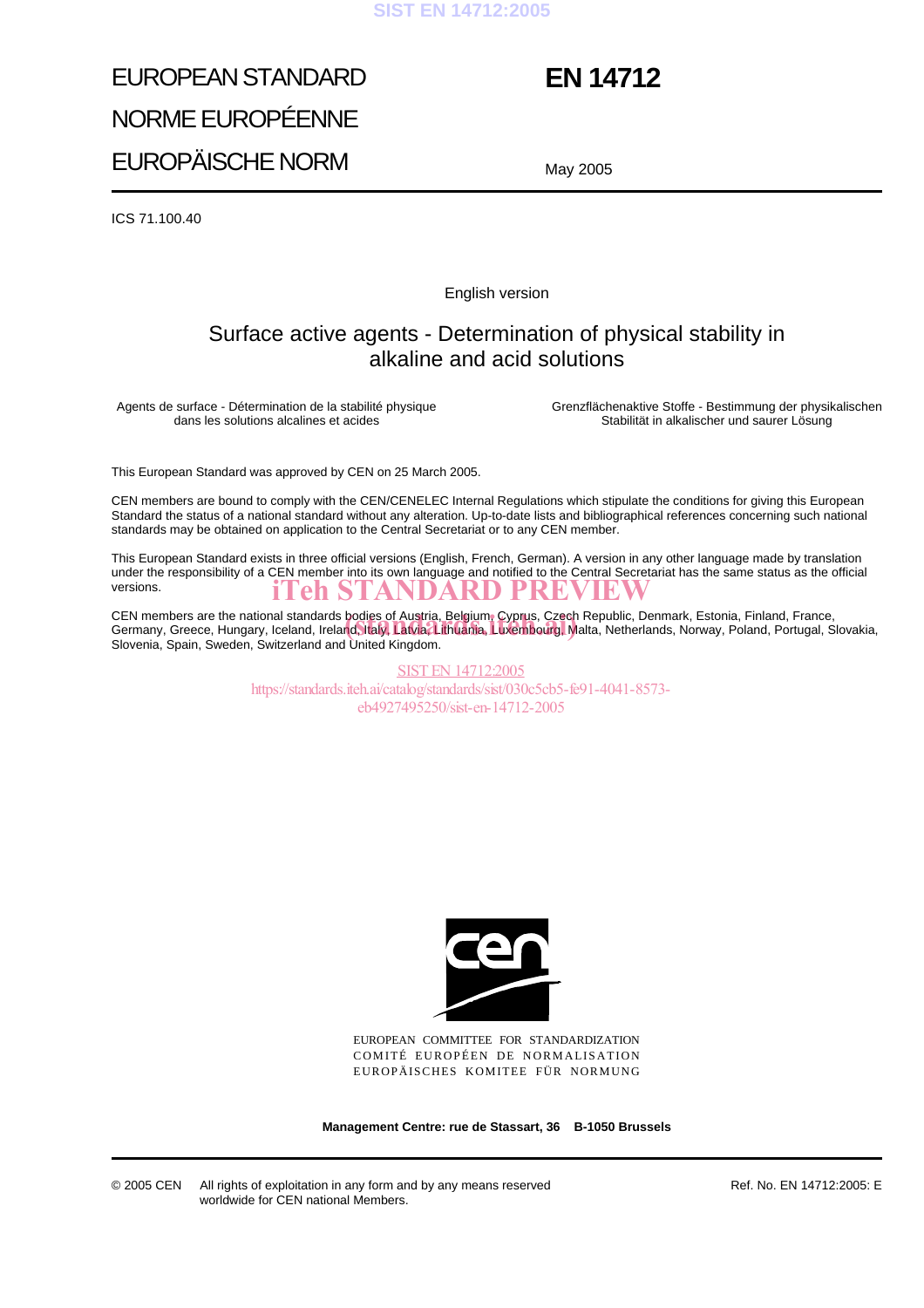## **Contents**

|                  |  | Page |  |  |  |
|------------------|--|------|--|--|--|
|                  |  |      |  |  |  |
|                  |  |      |  |  |  |
| 1                |  |      |  |  |  |
| $\overline{2}$   |  |      |  |  |  |
| $\mathbf{3}$     |  |      |  |  |  |
| $\boldsymbol{4}$ |  |      |  |  |  |
| 5                |  |      |  |  |  |
| 6                |  |      |  |  |  |
| $\overline{7}$   |  |      |  |  |  |
| 8                |  |      |  |  |  |
|                  |  |      |  |  |  |
|                  |  |      |  |  |  |
|                  |  |      |  |  |  |

SIST EN 14712:2005<br>https://standards.iteh.ai/catalog/standards/sist/030c5cb5-fe91-4041-8573eb4927495250/sist-en-14712-2005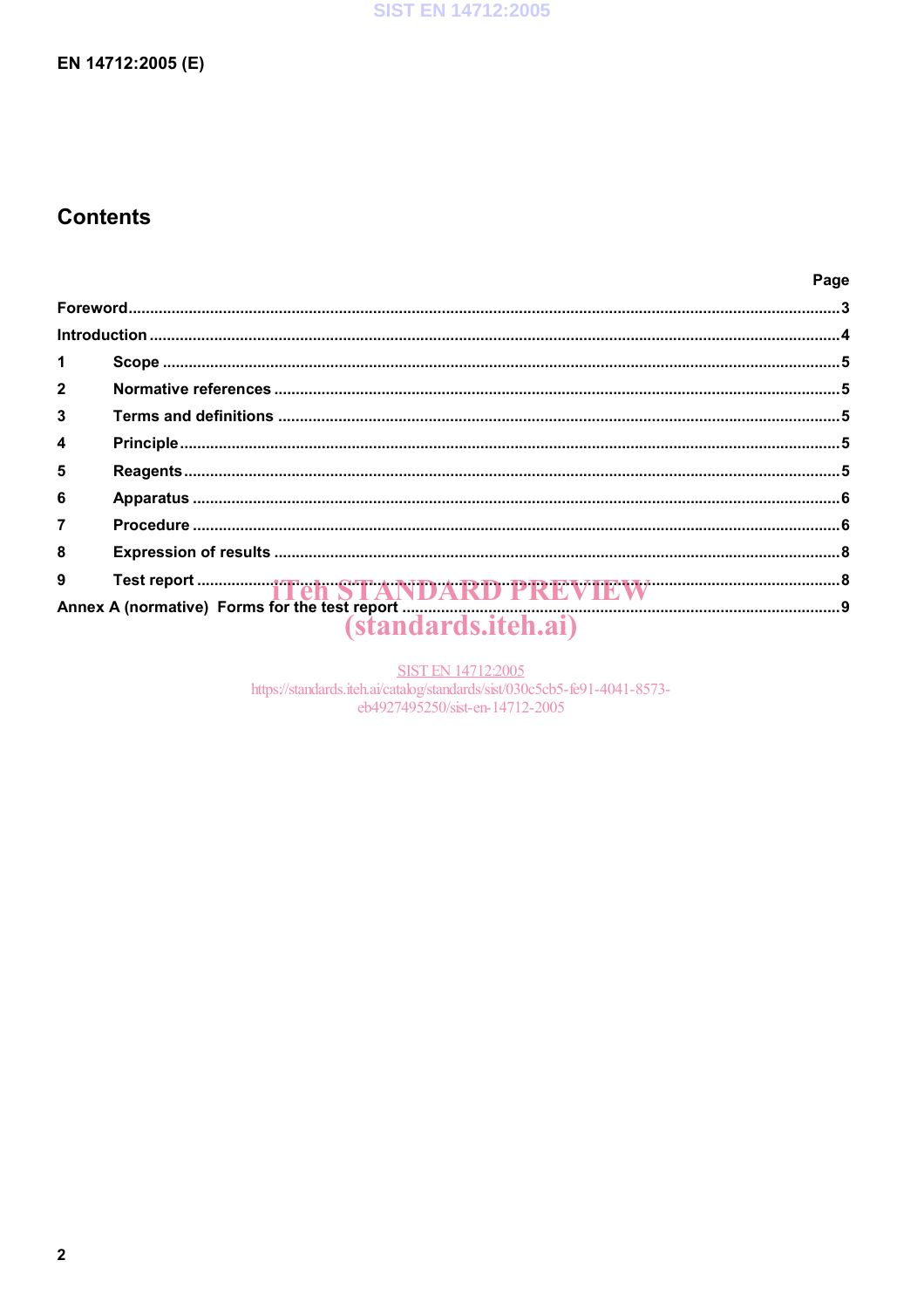## **Foreword**

This European Standard (EN 14712:2005) has been prepared by Technical Committee CEN/TC 276 "Surface active agents", the secretariat of which is held by AFNOR.

This European Standard shall be given the status of a national standard, either by publication of an identical text or by endorsement, at the latest by November 2005, and conflicting national standards shall be withdrawn at the latest by November 2005.

According to the CEN/CENELEC Internal Regulations, the national standards organizations of the following countries are bound to implement this European Standard: Austria, Belgium, Cyprus, Czech Republic, Denmark, Estonia, Finland, France, Germany, Greece, Hungary, Iceland, Ireland, Italy, Latvia, Lithuania, Luxembourg, Malta, Netherlands, Norway, Poland, Portugal, Slovakia, Slovenia, Spain, Sweden, Switzerland and United Kingdom.

# iTeh STANDARD PREVIEW (standards.iteh.ai)

SIST EN 14712:2005 https://standards.iteh.ai/catalog/standards/sist/030c5cb5-fe91-4041-8573 eb4927495250/sist-en-14712-2005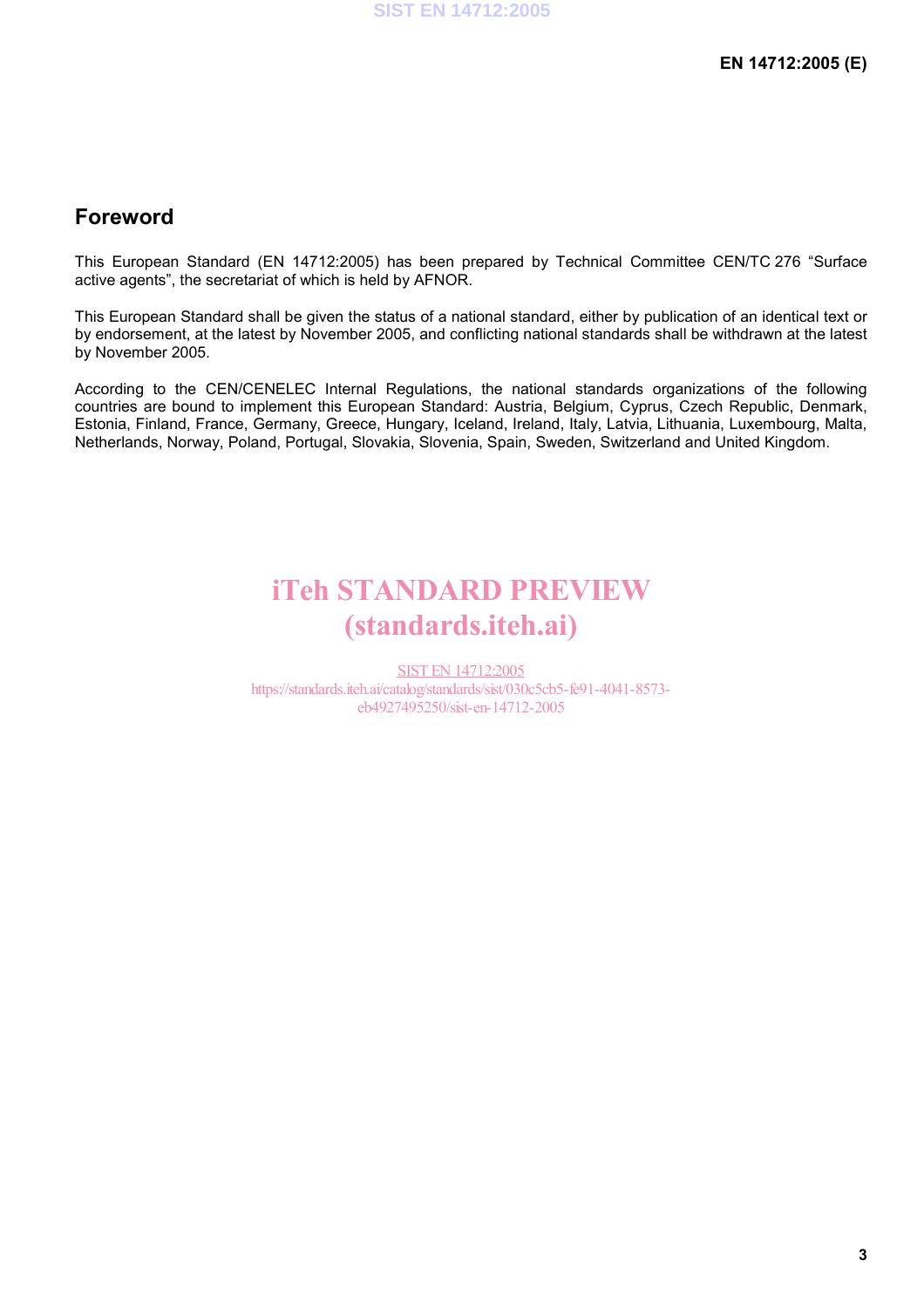## **Introduction**

The stability of a surface active agent in alkaline and acid solutions is its physical stability during the defined time period, as judged by its appearance. The statement "the surface active agent A has an alkaline stability of *x* g NaOH per litre" means that the surface active agent A can be dissolved in a concentration of 10 g/l in an aqueous solution containing up to *x* g NaOH per litre to give a stable solution. Analogously the statement "the surface active agent A has an acid stability of y ml sulfuric acid per litre" means that the surface active agent A can be dissolved with a concentration of 10 g/l in an aqueous solution containing up to *y* ml sulfuric acid per litre (with a purity of 95 % to 97 %) to give a stable solution.

It should be noted that miscibility gaps can occur, i.e. the solution can be unstable at intermediate alkali or acid concentrations.

The definition of a stable solution depends on the application of the surface active agent or surface active agent formulation. Thus homogeneous opalescent or turbid solutions may be considered either stable or unstable.

# iTeh STANDARD PREVIEW (standards.iteh.ai)

SIST EN 14712:2005 https://standards.iteh.ai/catalog/standards/sist/030c5cb5-fe91-4041-8573 eb4927495250/sist-en-14712-2005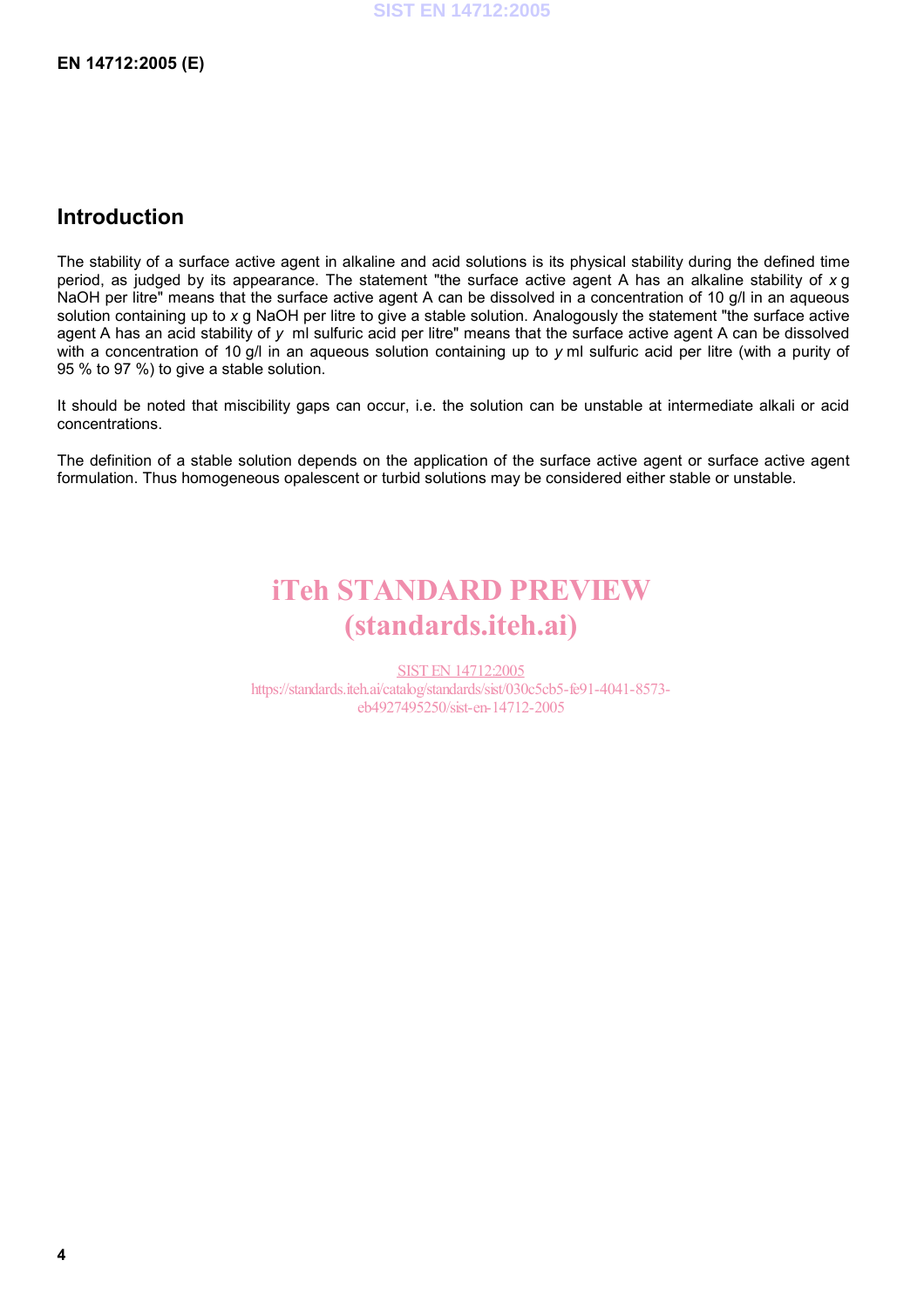### **1 Scope**

This European Standard specifies a method for the determination of physical stability of surface active agents in alkaline and acid solutions. It is applicable to all classes of surface active agents and also to other substances or mixtures such as polymers, complexing agents and formulations of surface active agents.

### **2 Normative references**

The following referenced documents are indispensable for the application of this document. For dated references, only the edition cited applies. For undated references, the latest edition of the referenced document (including any amendments) applies.

EN ISO 3696, *Water for analytical laboratory use — Specification and test methods (ISO 3696:1987).* 

### **3 Terms and definitions**

For the purposes of this European Standard, the following terms and definitions apply.

### **3.1**

### **alkaline stability**

maximum mass concentration of sodium hydroxide (purity at least of 98 %) in grams per litre at which the surface maximum mass concentration of southin hydroxide (punty at least of 50 %) in grains per little at which the sun<br>active agent can be dissolved in the alkaline solution with a mass concentration of 1 % to yield a stable solut

### **3.2**

### **acid stability**

## (standards.iteh.ai)

maximum volume concentration of sulfuric acid (purity  $95\frac{\%}{105}$ %), in millilitres per litre, at which the surface existence is discussed in the surface active agent can be dissolved in the acid solution with a mass concentration of 11% to yield a stable solution<br>active agent can be dissolved in the acid solution with a mass concentration of 11% to yield a stable solution

eb4927495250/sist-en-14712-2005

#### **3.3**

#### **other bases and acids**

other bases and acids may be used. This should be described together with the purity in the test report

### **4 Principle**

Aqueous solutions are prepared with increasing concentrations of sodium hydroxide or sulfuric acid respectively. Then the surface active agent to be tested is mixed in these aqueous solutions. The formulations are examined visually after 24 h of storage at ambient temperature (22 ± 3) °C to see whether a stable solution resulted or not. Clear homogeneous solutions are always considered stable, whereas phase separation indicates instability. Homogeneous opalescent or homogeneous turbid samples can be considered either stable or unstable depending on the surface active agent application.

### **5 Reagents**

**5.1 Water**, grade 3, in accordance with EN ISO 3696.

**5.2 Sodium hydroxide, NaOH,** analytical grade, preferably as an aqueous solution with a mass concentration of 30 % NaOH (this corresponds to 398 g NaOH (100 % active substance) in 1 l ; density  $\rho$  = 1,328 g/ml at 20 °C).

**5.3 Sulfuric acid, H<sub>2</sub>SO<sub>4</sub>**, analytical grade, preferably as an aqueous solution with a mass concentration of 25 % H<sub>2</sub>SO<sub>4</sub> (density  $\rho = 1,18$  g/ml at 20 °C).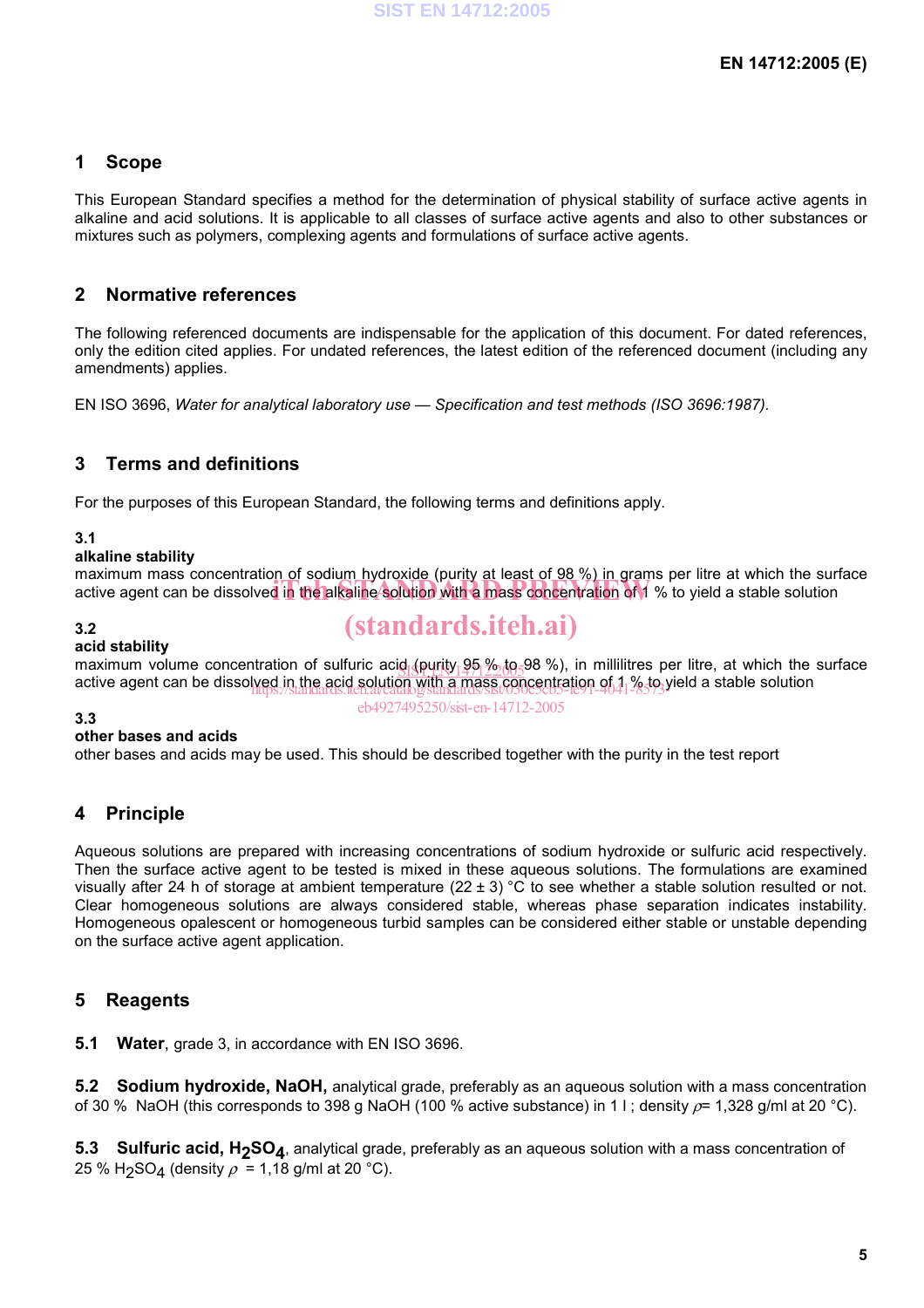### **6 Apparatus**

### **6.1 General**

Ordinary laboratory apparatus and the following:

**6.2 Glass beakers or bottles with magnetic stirrer sticks**, for storing and assessing the sample solutions. 125 ml screw-top jars are recommended.

NOTE Within the series the same type of beakers or bottles should be used.

### **6.3 Magnetic stirrer.**

- **6.4 Beaker,** for the preparation of the stock solution of the surface active agents.
- **6.5 Analytical balance**, accurate to  $\pm$  0,01 g.

### **7 Procedure**

### **7.1 General**

# iTeh STANDARD PREVIEW

An aqueous stock solution of the surface active agent to be tested shall be prepared with a mass concentration of An aquebus stock solution of the surface active agent to be tested shall be prepared with a mass concentration of 100 % active substance.

### **7.2 Alkaline stability**

#### SIST EN 14712:2005

### https://standards.iteh.ai/catalog/standards/sist/030c5cb5-fe91-4041-8573-

Pour and mix the corresponding amount of water (551) and of sodium hydroxide (5.2), preferably as a sodium hydroxide solution with a mass concentration of 30 % NaOH, into a series of beakers or bottles, for example 125 ml screw-top jars, (6.2) according to Table 1.

| Jar         | Water       | <b>Quantity of NaOH solution</b> |                              | <b>Concentration of</b> |
|-------------|-------------|----------------------------------|------------------------------|-------------------------|
| (6.2)       | (5.1)       |                                  | (mass concentration of 30 %) | <b>NaOH</b>             |
|             | g or ml     | g                                | ml                           | g/l                     |
| A           | 87,5        | 3,3                              | 2,5                          | 10                      |
| B           | 80,0        | 13,3                             | $10$                         | 40                      |
| $\mathsf C$ | 70,0        | 26,7                             | 20                           | 80                      |
| D           | 60,0        | 40,0                             | 30                           | 120                     |
| E           | 50,0        | 53,3                             | 40                           | 160                     |
| $\mathsf F$ | 40,0        | 66,7                             | 50                           | 200                     |
| G           | 30,0        | 80,0                             | 60                           | 240                     |
| H           | 20,0        | 93,3                             | 70                           | 280                     |
|             | 10,0        | 106,7                            | 80                           | 320                     |
| J           | $\mathbf 0$ | 120,0                            | 90                           | 360                     |

#### **Table 1 — Series of solution of sodium hydroxide**

Then pipette 10 ml or weigh 9,9 g of the stock solution of the surface active agent into each beaker, for example the 125 ml jars, to prepare a test solution of the surface active agent with a mass concentration of 10 g/l. (The density of the stock solution is normally about 0,993 g/ml at 20 °C). If the stock solution is inhomogeneous, do not